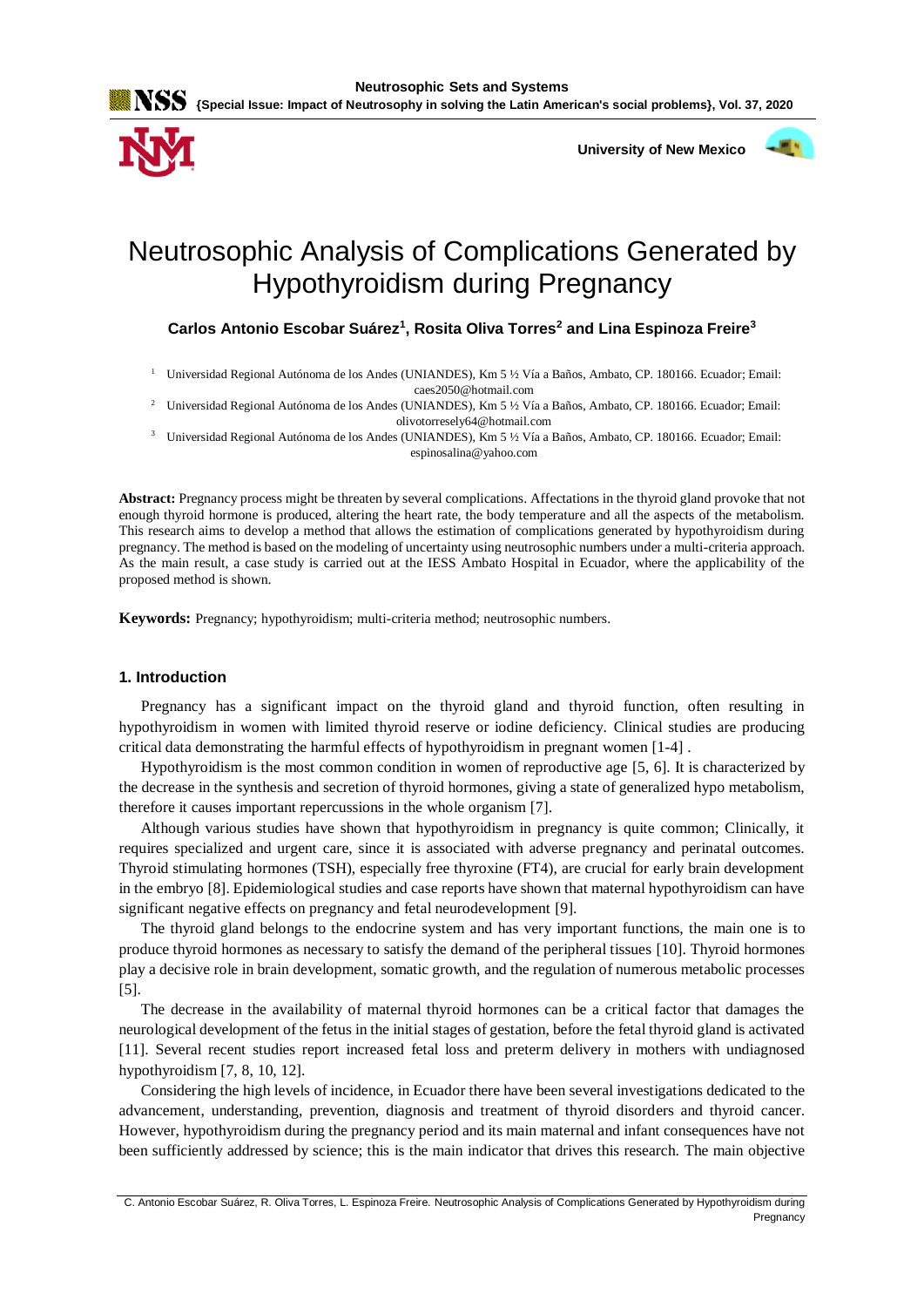of this work is to perform a neutrosophic analysis of the complications generated by hypothyroidism during pregnancy.

As a methodology for the research, we decided to carry out a retrospective design, which allowed the collection of data from 80 medical records of pregnant patients diagnosed with hypothyroidism (defined as thyrotropin [TSH]> 4.0 μIU / mL with normal levels of free thyroxine according to the guidelines of the American Thyroid Association of 2017), which have been admitted at the IESS Ambato Hospital in Ecuador, in the period January - September 2018. The bibliographic review was carried out on Ovid MEDLINE In-Process, in the journal Thyroid: the Official Journal of the American Thyroid Association, and in the academic databases Web of Science and Scopus. This methodological design allowed corroborating the main complications that occurred during pregnancy in the studied patients.

The paper is structured into the following sections: Preliminary, Materials and methods, Results and Conclusions. At the bibliographic references presented at the end. In the Preliminaries, we identify the main characteristics of hypothyroidism during pregnancy and analyze the main consequences that this condition may generate; the methodology to address decision-making problems is also introduced and the neutrosophic linguistic model that supports the main results of the research is formalized. The Materials section develops a method that allows estimating the complications generated by hypothyroidism during pregnancy. As a result, a case study is carried out at the IESS Hospital, where we show the applicability of the proposed method.

## **2. Preliminaries**

This section introduces the main concepts associated with the problem domain. The main elements of Hypothyroidism during pregnancy are described as the core of the research. The section continues with the decision-making models as a form of inference for the proposed method. Finally, we introduce linguistic models for the representation of uncertainty.

## **2.1. Hypothyroidism during pregnancy**

The thyroid gland belongs to the endocrine system, and has the function of producing thyroid hormones as necessary to satisfy the demand of the peripheral tissues. Thyroid hormones play a decisive role in brain development, somatic growth, and the regulation of numerous metabolic processes [\[13\]](#page-8-3).

The main function of this gland is to synthesize and secrete thyroid hormone which is necessary to regulate basal metabolism. The functioning of this gland is based on processes such as: iodine metabolism; thyroid hormone production, storage, and secretion [\[12\]](#page-8-2). Iodine is extracted from the blood, oxidized and coupled intramuscularly with tyrosine radicals to form thyroglobulin, which is a mixture of iodine tyrosine, triiodotyrosine (T3) and thyroxine (T4) stored as a colloid in the lumen of the follicle [\[14\]](#page-8-4).

The thyroid stimulating hormone works by increasing the cells and vascularization of the gland; In addition, it intervenes in all the processes that control the synthesis and release of thyroid hormone [\[15\]](#page-8-5). Thyroid stimulating hormones are regulated by the concentration of free thyroid hormone in peripheral blood by a negative feedback mechanism [\[16\]](#page-8-6).

Several studies have shown that pregnant women with clinical hypothyroidism are generally at increased risk of complications such as preeclampsia, placental abruption, and postpartum hemorrhage [\[6,](#page-7-2) [12-14\]](#page-8-2). Hence the interest in knowing about the main complications that can occur in pregnant patients who fail to comply with adequate treatment for hypothyroidism [\[17\]](#page-8-7).

During normal pregnancy, as in all organs, several physiological changes occur that affect thyroid function, which is modulated by three factors [\[18\]](#page-8-8):

- i. The increase in urinary iodide excretion, secondary to the physiological hyperfiltration of pregnancy, producing a decrease in its plasma concentration and, therefore, the uptake of iodine by the thyroid is increased [\[19\]](#page-8-9).
- ii. Increased Human Chorionic Gonadotropin (HCG) stimulates the thyroid [\[12\]](#page-8-2).
- iii. Increased thyroid hormone transport globulin (TBG): Increased levels of estrogens result from increased production at the liver level, decreased clearance and degradation, and increased glycosylation of this protein [\[20\]](#page-8-10).

The complications generated by hypothyroidism during pregnancy are multiple and therefore are the reason for prescribing treatment; the main complications are described below:

C. Antonio Escobar Suárez, R. Oliva Torres, L. Espinoza Freire. Neutrosophic Analysis of Complications Generated by Hypothyroidism during Pregnancy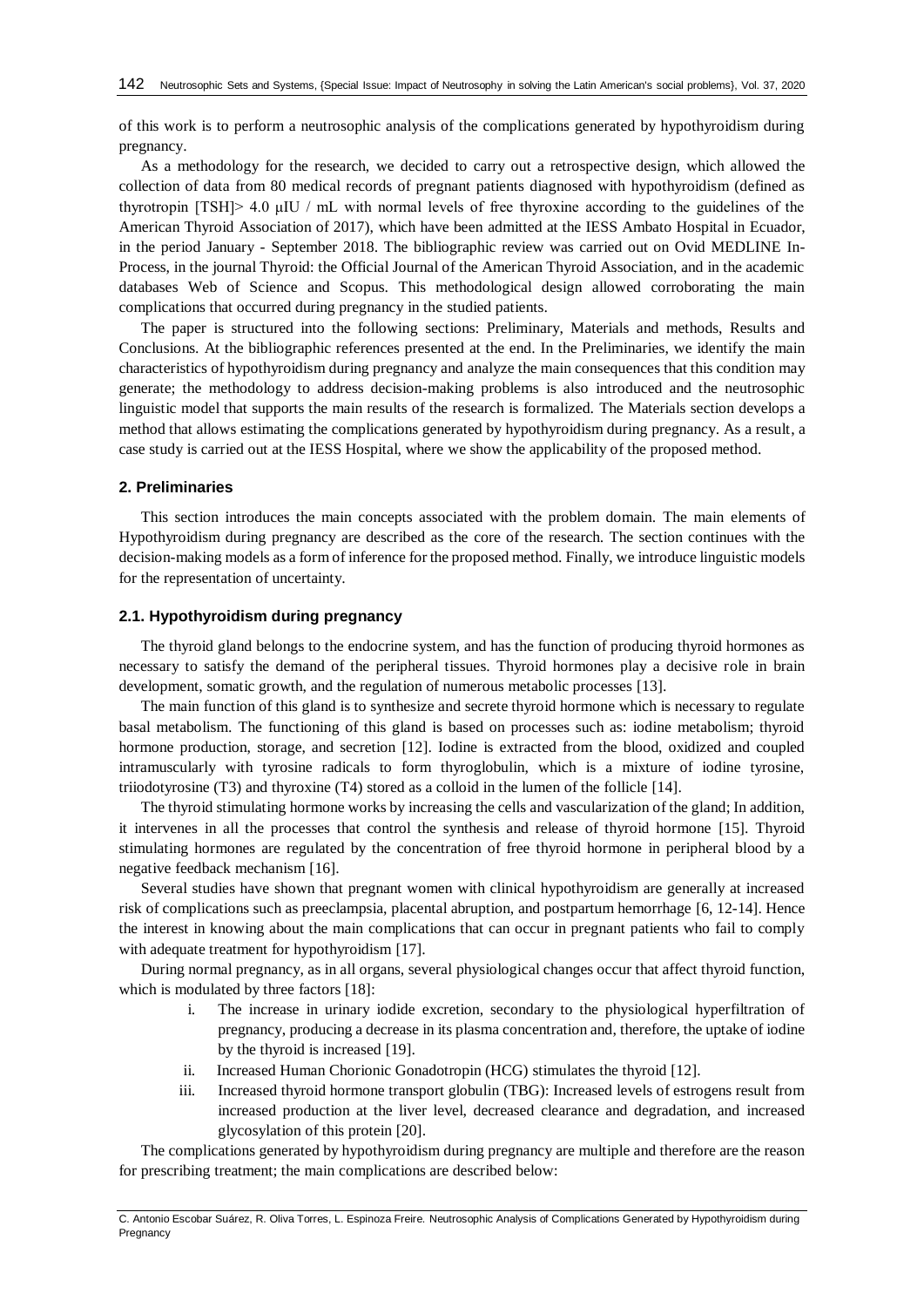- Preeclampsia: thyroid hormones have various actions on cardiovascular physiology and in the regulation of blood pressure. Exposure to altered hormonal concentrations can modify these functions. Studies of pregnant women have shown that as serum levels of thyroid stimulating hormones increased, the frequency of hypertensive disorders also increased [\[20,](#page-8-10) [21\]](#page-8-11).
- Intrauterine growth restriction (IUGR): research results suggest an interrelation between thyroid hormones and intrauterine growth factors [\[15\]](#page-8-5). Other authors claim that treatment for hypothyroidism has led to intrauterine growth restriction, fetal bradycardia, and neonatal hypoglycemia [\[22\]](#page-8-12).
- Recurrent abortions: the possible causes of abortion are multiple and can be caused by: anatomical, genetic, autoimmune, endocrine, infectious alterations, and due to the exposure to toxic substances [\[17\]](#page-8-7). Several literatures determine that hypothyroid women who are in treatment, and maintain normal TSH concentrations, have 4% abortions, while those who remain without treatment have a risk of 31.4% of abortion. The risk of abortion in women with thyroid stimulating hormones is 4.5-10 mIU / L is higher, so they recommend close monitoring and improve the delivery of hormone replacement.
- Preterm delivery: preterm delivery is a situation that can be caused by multiple factors. The literature review identified a possible association between preterm delivery and thyroid disease [\[18\]](#page-8-8).
- Abruption placentae: it is considered a catastrophic event since the premature separation of the normal inserted placenta can generate high morbidity and mortality in the mother and the neonate. Although hypothyroidism is not the only cause of abrupt placental, several studies report that this pathology may increase the risk of abrupt placental [\[16\]](#page-8-6).
- Recurrent Urinary Tract Infection (UTI): Thyroid disorders induce alterations at multiple levels. The heart and kidneys are the main targets for thyroid hormones [\[14\]](#page-8-4). The deterioration of renal function secondary to hypothyroidism implies heterogeneous mechanisms with dominance of hemodynamic alterations: negative isotropic effect on the heart, reduction in circulating intravascular volume and increase in peripheral resistance with renal vasoconstriction [\[23\]](#page-8-13).

## **2.2. Decision making**

Decision-making has historically been approached by multiple disciplines, from the classics such as philosophy, statistics, mathematics and economics, to the most recent, such as Artificial Intelligence. The theories and models developed point to rational support for making complex decisions. They include basic activities such as[\[24-27\]](#page-8-14):

- i. Define the problem of decision making.
- ii. Analyze the problem and identify the alternative solutions  $X = \{x_1, x_2, x_n\}$ ,  $(n \ge 2)$ 
	- iii. Establish evaluation criteria.
	- iv. Select the experts.
	- v. Evaluate the alternatives.
	- vi. Sort and select the best alternative.
	- vii. Implement and follow up.

When the number of criteria satisfies that  $C = \{c_1, c_2, c_m\}$ ,  $(m \ge 2)$  it is considered a multi-criteria decision-making problem. When the number of experts is such that  $K = \{k_1, k_2, , k_n\}$ ,  $(n \ge 2)$  it is considered a group decision-making problem. Figure 1 shows a diagram with the workflow for solving decision-making problems.



**Figure 1:** Diagram with the flow for decision-making problems.

C. Antonio Escobar Suárez, R. Oliva Torres, L. Espinoza Freire. Neutrosophic Analysis of Complications Generated by Hypothyroidism during Pregnancy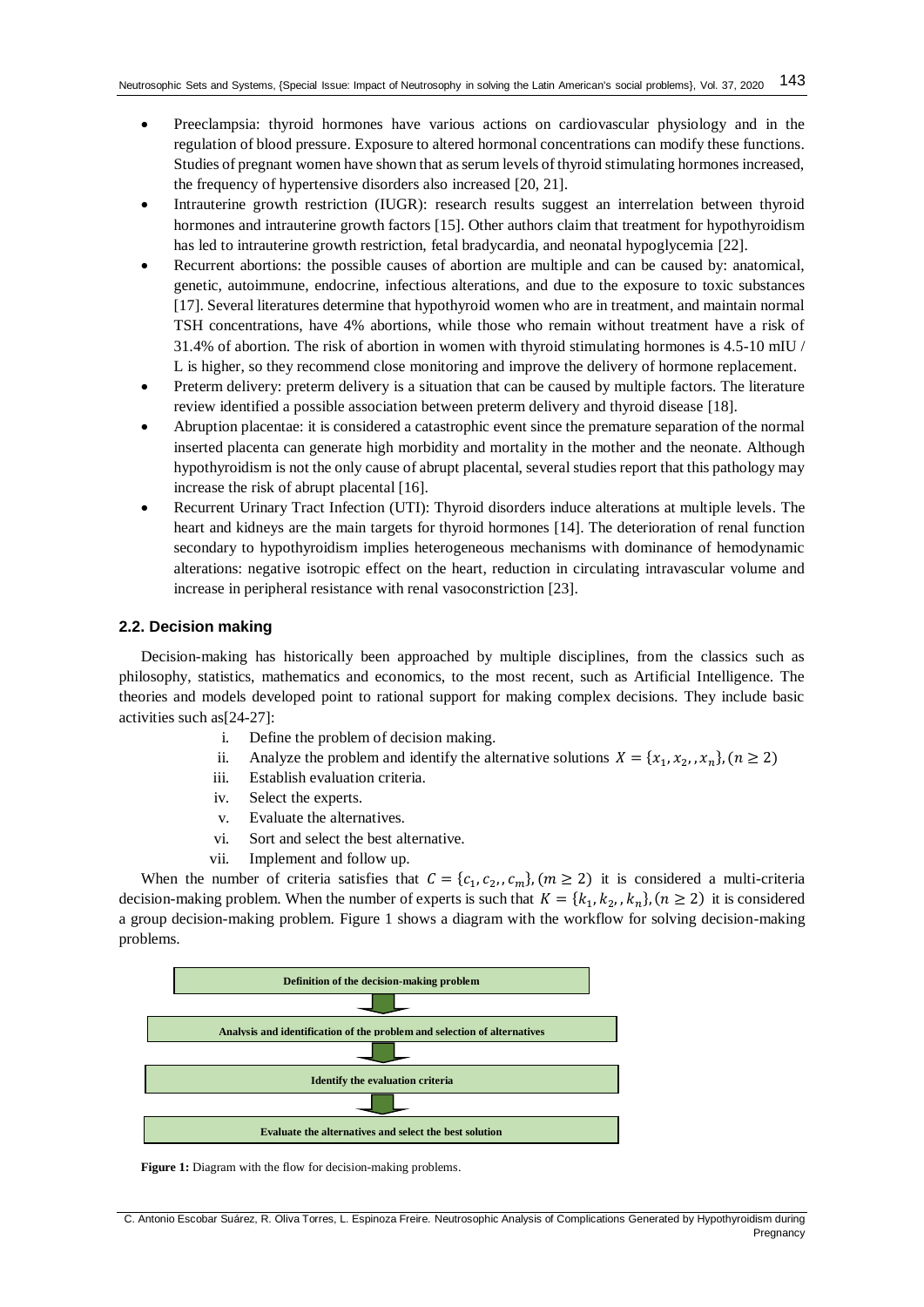According to the decision environment, decision-making problems can be classified into three situations or decision environments:

- Environment of certainty: the elements and/or factors involved in the problem are known precisely. An exact utility value can be assigned to the alternatives involved.
- Risk environment: Some of the elements or factors involved are subject to canges. They are usually solved by assigning probabilities to the alternatives according to the theory of probabilities.
- Uncertainty environment: the available information is vague or imprecise, generally associated with sensory or subjective appraisals from experts.

## **2.3. Linguistic model**

The criteria for the evaluation of complications generated by hypothyroidism may have different characteristics. Therefore, it is appropriate to express each criterion in the appropriate domain (numerical or linguistic). In this context, the extension of the 2-tuple linguistic model proposed in [\[28\]](#page-8-15) constitutes a way of increasing the interpretation of the data that are introduced in the decision-making problem.

The linguistic representation model based on 2-tuples defines a set of transformation functions for linguistic 2-tuples to carry out the decision-making process without loss of information. Since  $\beta \in [0, g]$  is a value that represents the result of a symbolic operation, a linguistic tuple can be assigned to express the information equivalent to that given by β.

**Definition 1.** Let  $S = \{s_0, s_0\}$  u be a set of linguistic terms. The set of 2 tuples associated with S is defined as  $\langle S \rangle = S \times [-0.5, 0.5]$ . We define the function  $\Delta$ :  $[0, g] \rightarrow S \times [-0.5, 0.5]$  given by:

$$
\Delta \beta = (s_i, \infty), with f(x) = \begin{cases} s_i, i = round(\beta) \\ \alpha = \beta - i, \end{cases}
$$
 (1)

where the round assigns to  $\beta$  the integer i $\in \{0, 1, ..., g\}$  closest to a  $\beta$ .

Note that the function  $\Delta$  is bijective and  $\Delta^{-1}$ : [0, g]  $\rightarrow$  sx[-0.5; 0.5] is defined by  $\Delta^{-1}\{s_i, \alpha\} = i + \infty$ 

Numeric values can be transformed to the  $S_t$  language domain in a two-step process. First, transforming numerical values in [0, 1] to  $f(S_t)$  using the numerical linguistic transformation function.

**Definition 2.** Let  $V \in [0,1]$  be a numerical value and  $S_t = \{s_0, s_1, s_g\}$  a set of linguistic terms. The numerical linguistic transformation function  $NS_t$ : [0,1]  $\rightarrow$  f( S<sub>t</sub>) is defined by:

$$
tNS_t(v) = \{(s_0, y_0), (s_1, y_1), (s_g, y_g)\}\tag{2}
$$

With:

$$
c_0, if v < \alpha \text{ or } v > d,
$$
\n
$$
\frac{v-a}{b-a}, if a < v < b,
$$
\n
$$
(3)
$$

$$
y_i = \mu_{si} = \begin{cases} \frac{v-a}{b-a}, & \text{if } a < v < b, \\ 1, & \text{if } b \le v \le c, \\ \frac{d-v}{d-c}, & \text{if } c < v < d, \end{cases}
$$

Where  $y_i \in [0,1]$  and f(S<sub>t</sub>) is the set of fuzzy sets in S<sub>t</sub> and  $\mu_{si}$  is the membership function of the linguistic label  $S_i \in S_t$ .

The unified previous information in fuzzy sets in  $S_t$  is subsequently transformed to facilitate the interpretation of the results. This transformation is carried out by the function  $\chi: F(S) \to [0, g]$ .

**Definition 3**. Given the set of linguistic terms  $S_t = \{s_0, s_1, s_g\}$  the function  $\chi: F(S) \to [0, g]$  is defined by:

$$
X: (f(s_t)) = X(\{(s_j, y_j), j = 0, \dots g\}) = \frac{\sum_{j=0}^{g} j y_j}{\sum_{j=0}^{g} y_j} = \beta
$$
\n(4)

where the fuzzy set  $F(S_t)$  could be obtained from  $tNS_t$ .

Applying the function  $\Delta$  a  $\beta$  (Definition 1) we can assign a tuple of 2 that expresses the information equivalent to that given by  $β$ .

## **2.4. 2-tuple linguistic neutrosophic number**

In [\[29\]](#page-8-16) the concept of 2-tuple linguistic neutrosophic number sets (2TLNNSs) is proposed to solve this problem based on the SVNS and 2-tuple linguistic sets (2TLSs)[\[26,](#page-8-17) [30,](#page-8-18) [31\]](#page-9-0).

C. Antonio Escobar Suárez, R. Oliva Torres, L. Espinoza Freire. Neutrosophic Analysis of Complications Generated by Hypothyroidism during Pregnancy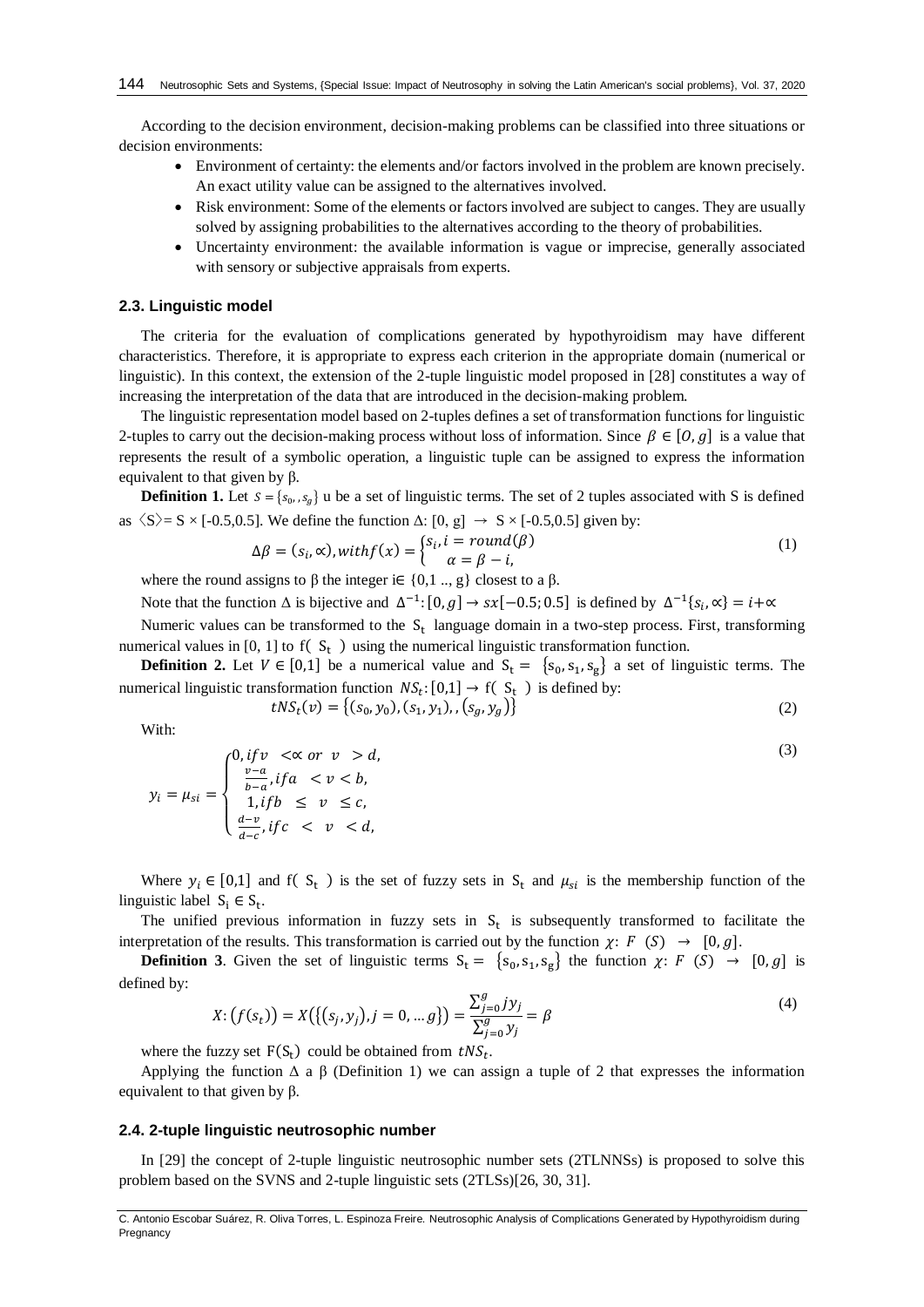A 2TLNNS is defined as follows [\[29\]](#page-8-16): Suppose that  $S = \{s_0, s_g\}$  is a 2TLSs with odd cardinality  $t +$ 1. It is defined for  $(S_t, \infty)$ ,  $(S_i, b)$ ,  $(S_f, c) \in L$  and  $a, b, c \in [0, t]$ , where  $(S_t, \infty)$ ,  $(S_i, b)$ ,  $(S_f, c) \in L$ independently express the degree of truth, indeterminacy and falsehood by 2TLSs, then 2TLNNSs is defined as follows:

$$
l_j = \{(S_t, \infty), (S_i, b), (S_f, c)\}\tag{5}
$$

(7)

Where:

$$
0 < \Delta^{-1}(S_{tj}, a) \le t, 0 < \Delta^{-1}(S_{tj}, b) \le t, 0 < \Delta^{-1}(S_{Fj}, c) \le t \text{ and}
$$
\n
$$
0 < \Delta^{-1}(S_{tj}, a) + 0 < \Delta^{-1}(S_{tj}, b) + 0 < \Delta^{-1}(S_{Fj}, c) \le 3t \tag{6}
$$

The Scoring and Accuracy feature allows 2TLNN to be classified as: Let:

$$
l_1 = \{(S_{t1}, \infty), (S_{t1}, b), (S_{f1}, c)\}a
$$
  
2TLNN in L the scoring and precision function is defined as follows:  

$$
S_{l1} = \Delta \left\{ \frac{2t + \Delta^{-1}(S_{t1}, \infty) - \Delta(S_{i1}, b) - \Delta(S_{f1}, c)^{-1}}{3} \right\}, \Delta^{-1}(S(l_1)) \in [0, t]
$$

$$
H_{l1} = \Delta \left\{ \frac{t + \Delta^{-1}(S_{t1}, \alpha) - \Delta(S_{f1}, c)^{-1}}{2} \right\}, \Delta^{-1}\left(H(l_1)\right) \in [0, t]
$$
\n(8)

## **3. Materials and Methods**

This section describes the structure and operation of the method for estimating complications generated by hypothyroidism during pregnancy. The method operates on a neutrosophic environment based on the linguistic decision analysis scheme that can address criteria of different nature and provide linguistic results. Figure 1 illustrates the general structure of the proposed method.



**Figure 1.** Structure of the method to estimate the complications generated by hypothyroidism during pregnancy.

## **1. Evaluation framework:**

In this phase, the assessment framework is defined for medical complications caused by hypothyroidism during pregnancy. The framework is established as follows:

Let  $E = \{e_1, e_2, e_n\}, (n \ge 2)$  be a set of experts. Let  $C = \{c_1, c_2, c_k\}, (k \ge 2)$  be a set of criteria. Let  $R = \{r_1, r_2, r_m\}$ ,  $(m \ge 2)$  be a set of medical complications.

#### **2. Obtaining information:**

Once the framework has been defined, the knowledge of the experts group must be obtained. Each expert provides his preferences through the use of utility vectors. The utility vector is represented as follows:

$$
P_l^i = \{P_{j1}^i, P_{j2}^i, P_{jh}^i\} \tag{9}
$$

where  $P_{jh}^i$  is the preference given by the  $c_k$  criteria of the  $r_m$  requirement of the  $e_n$  experts.

## **3. Classification of medical complications.**

The objective of this phase is to obtain an easily interpretable collective linguistic global assessment. To do so, the information is unified and aggregated. Finally, a prioritization process is carried out. This phase develops the approach reviewed in Section 2.3 for dealing with heterogeneous information and giving linguistic results.

#### **Unification of information.**

The information is unified in a specific linguistic domain( $S_t$ ). The numerical information is transformed to the linguistic domain  $(S_t)$ , following these steps:

a) Select a specific linguistic domain, called a set of basic linguistic terms  $(S_t)$ .

C. Antonio Escobar Suárez, R. Oliva Torres, L. Espinoza Freire. Neutrosophic Analysis of Complications Generated by Hypothyroidism during **Pregnancy**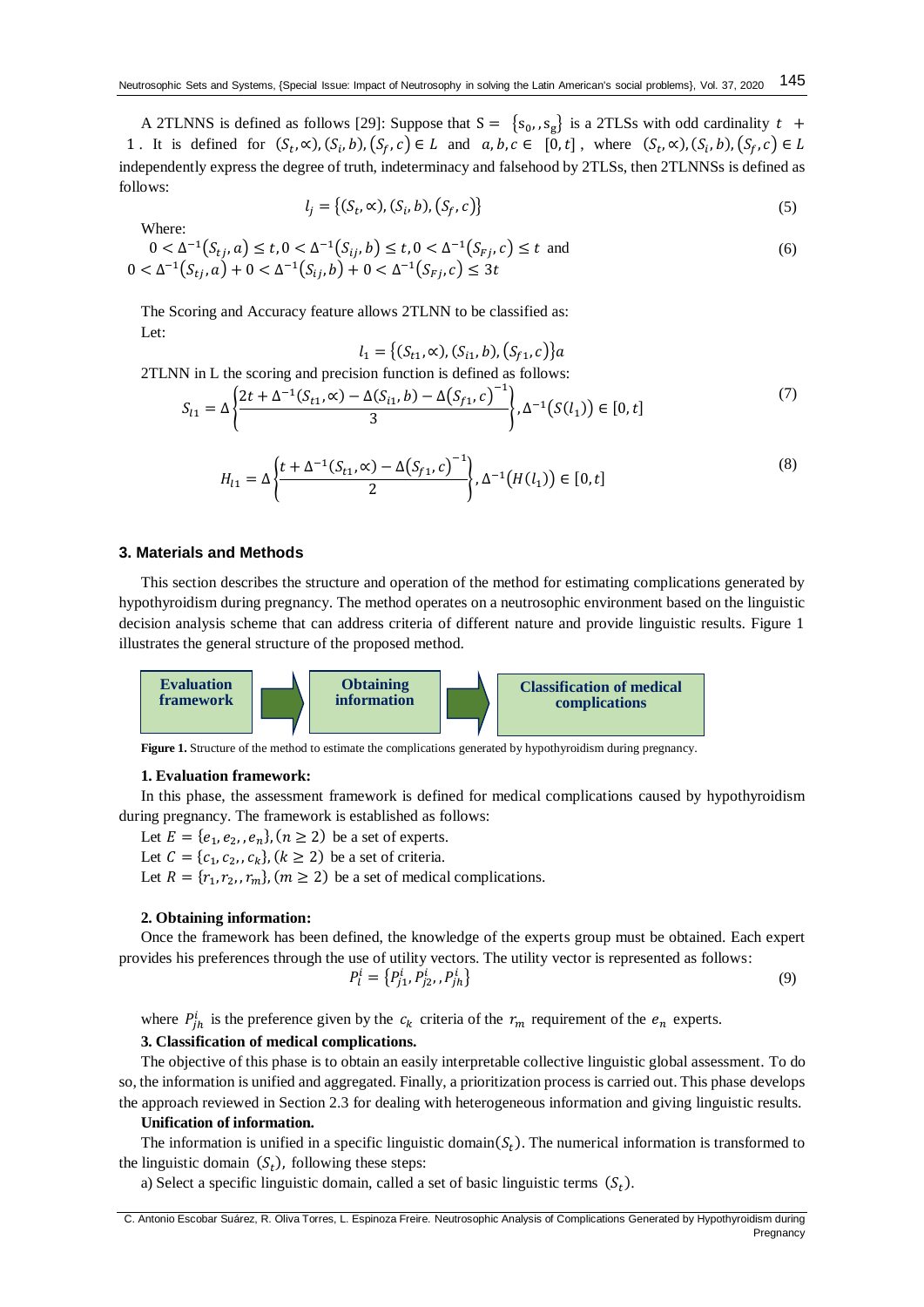b) Transformation of numerical values in [0, 1] to  $f(S_t)$ .

c) Transformation of fuzzy sets  $S_t$  into a linguistic 2-tuple.

## **Information aggregation**

The aggregation process is developed in two steps with the aim of calculating a global evaluation of each criterion that affects medical complications.

## **Assessment of medical complications.**

The final step in the prioritization process is to rank the medical complications. This classification makes it possible to select the complication with the highest value. The most critical complication is the one that has the most effective collective evaluation of the  $Max\{(r_j, a_j) = 1, 2, 3, n\}$  process. Requirements are prioritized based on this value in descending order.

## **4. Results**

In this session an illustrative example is developed to show the applicability of the proposed method. The study was carried out using data from the medical history of a pregnant patient treated at IESS Ambato Hospital in Ecuador, and who was diagnosed with hypothyroidism in Outpatient Consultation and Hospitalization.

## **1. Evaluation framework**

In this case study, the evaluation framework is made up of: 3 experts  $E = \{e_1, e_2, e_3\}$  who evaluate the main medical complications recorded in the scientific literature composed of 5 complications  $R = \{r_1, r_2, r_3, r_4, r_5\}$ where:

- $r_1$ : Hypertensive disorders such as preeclampsia,
- $r_2$ : Threat of preterm labor,
- r<sub>3</sub>: Recurrent urinary tract infection,
- r4: Intrauterine growth restriction,
- $r<sub>5</sub>$ : Threat of abortion.

From which 3 evaluative criteria are identified  $C = \{c_1, c_2, c_3\}$  which are shown below:

- $c_1$ : Heart rate,
- $c_2$ : Body temperature,
- $c_3$ : Disorder in metabolism.

Each expert could give the information numerically or linguistically, taking into account the nature of the criteria. A common linguistic domain  $S_t$  is chosen to verbalize the results. Figure 2 shows the linguistic domain used.



**Figure 2:** Domain of linguistic values  $S_t$ 

For numerical values, the following linguistic scale is used with single-value neutrosophic numbers as shown in Table 1

| Linguistic terms     | <b>SVN</b> number  |  |  |  |  |  |
|----------------------|--------------------|--|--|--|--|--|
| (EG) Extremely Good  | (1,0,0)            |  |  |  |  |  |
| (VVG) Very Very Goog | (0.9, 0.1, 0.1)    |  |  |  |  |  |
| (VG) Very Good       | (0.8, 0.15, 0.20)  |  |  |  |  |  |
| $(G)$ Good           | (0.70, 0.25, 0.30) |  |  |  |  |  |
| (MG) Moderate Good   | (0.60, 0.35, 0.40) |  |  |  |  |  |
| (M) Medium           | (0.50, 0.50, 0.50) |  |  |  |  |  |
| (MB) Moderate Bad    | (0.40, 0.65, 0.60) |  |  |  |  |  |
| (B) Bad              | (0.30, 0.75, 0.70) |  |  |  |  |  |
| (VB) Very Bad        | (0.20, 0.85, 0.80) |  |  |  |  |  |
| (VVB) Very Very Bad  | (0.10, 0.90, 0.90) |  |  |  |  |  |
| (EB) Extremely Bad   | (0,1,1)            |  |  |  |  |  |

**Table 1.** Linguistic Terms Used to Provide Assessments [\[32\]](#page-9-1).

C. Antonio Escobar Suárez, R. Oliva Torres, L. Espinoza Freire. Neutrosophic Analysis of Complications Generated by Hypothyroidism during Pregnancy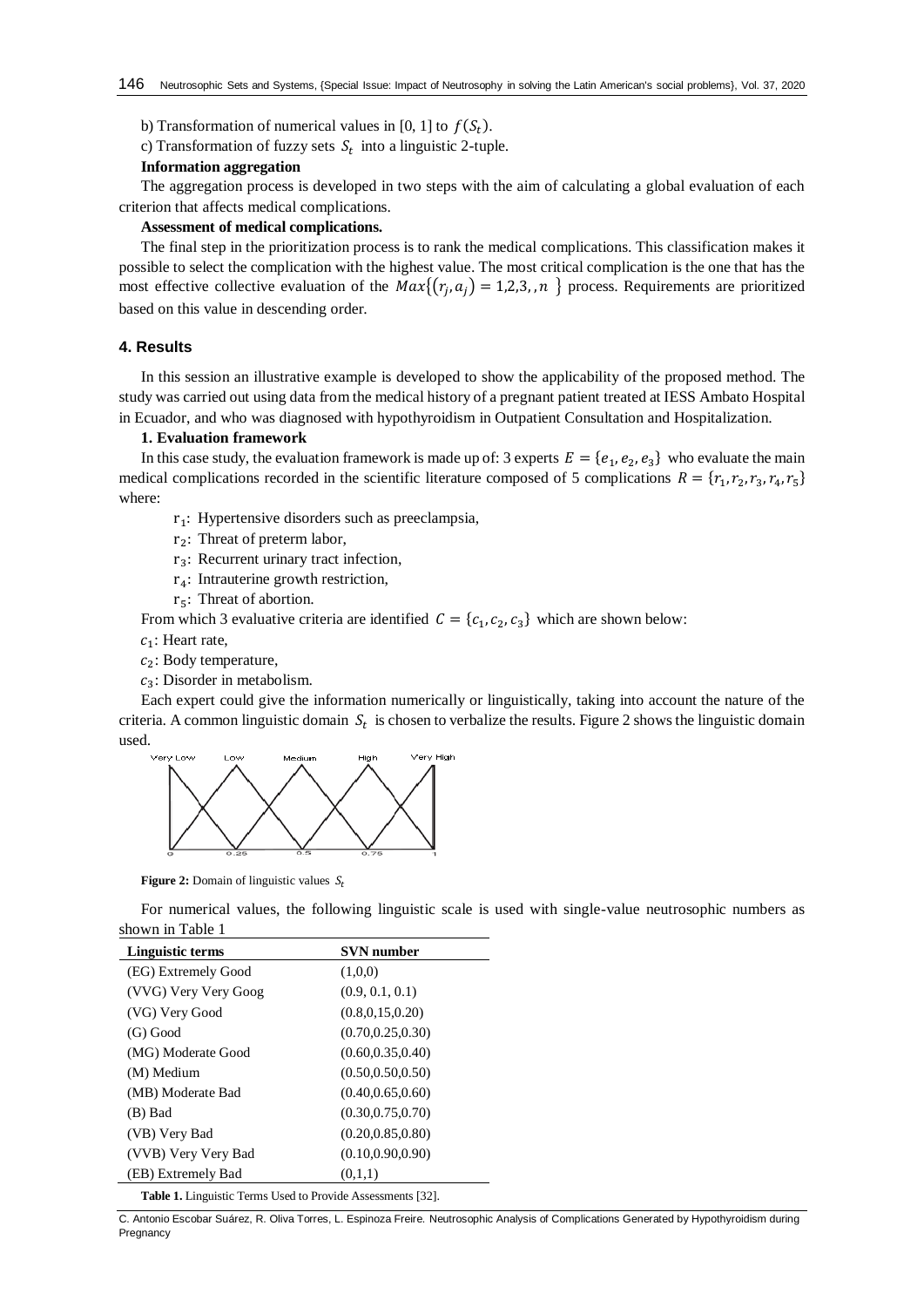## **2. Obtaining information**

Once the information on medical complications has been gathered, an evaluation framework is made. Table 2 shows the result obtained. The evaluation criteria are carried out on the  $S_t$  scale.

|                | e <sub>1</sub>                       |                           |                           |                                         |                           | e <sub>2</sub>                       |                             |                                      |                                      |                          | $e_3$                    |                          |                                      |                                      |                          |
|----------------|--------------------------------------|---------------------------|---------------------------|-----------------------------------------|---------------------------|--------------------------------------|-----------------------------|--------------------------------------|--------------------------------------|--------------------------|--------------------------|--------------------------|--------------------------------------|--------------------------------------|--------------------------|
|                | $r_{1}$                              | r <sub>2</sub>            | $r_{3}$                   | $r_{4}$                                 | $r_{5}$                   | $r_{1}$                              | r <sub>2</sub>              | $r_{3}$                              | $r_{4}$                              | $r_{5}$                  | $r_{1}$                  | r <sub>2</sub>           | $r_{3}$                              | $r_{4}$                              | $r_{5}$                  |
| c <sub>1</sub> | (1,0,0)                              | (0.9,<br>0.1,<br>0.1)     | (1,0,0)                   | (0.9,<br>0.1,<br>0.1)                   | (1,0,0)                   | (1,0,0)                              | (0.9,<br>0.1,<br>0.1)       | (0.70,<br>0.25,0<br>.30)             | (0.9,<br>0.1,<br>(0.1)               | (1,0,0)                  | (0.70,<br>0.25,0<br>.30) | (0.9,<br>0.1,<br>(0.1)   | (1,0,0)                              | (0.9,<br>0.1,<br>0.1)                | (1,0,0)                  |
| c <sub>2</sub> | (0.70,<br>0.25,0<br>.30)             | (0.8, 0)<br>,15,0.<br>20) | (0.8, 0)<br>,15,0.<br>20) | (0.70,<br>0.25,0<br>.30 <sub>0</sub>    | (0.9,<br>0.1,<br>(0.1)    | (0.70,<br>0.25,0<br>.30 <sub>0</sub> | 15,0.2<br>$\left( 0\right)$ | (0.50,<br>0.50,0<br>.50 <sub>0</sub> | (0.70,<br>0.25,0<br>.30 <sub>0</sub> | (0.9,<br>0.1,<br>(0.1)   | (0.70,<br>0.25,0<br>.30) | 15,0.2<br>$\Omega$       | (0.50,<br>0.50,0<br>.50 <sub>0</sub> | (0.70,<br>0.25,0<br>.30 <sub>0</sub> | (0.9,<br>0.1,<br>0.1)    |
| $c_3$          | (0.8, 0, 0, 0)<br>15,0.2<br>$\Omega$ | (0.9,<br>0.1,<br>0.1)     | (0.8, 0)<br>,15,0.<br>20) | (0.8, 0,<br>15,0.2<br>$\left( 0\right)$ | (0.8, 0)<br>,15,0.<br>20) | (0.60,<br>0.35,0<br>.40)             | (0.70,<br>0.25,0<br>.30)    | (0.60,<br>0.35,0<br>.40)             | (0.70,<br>0.25,0<br>.30 <sub>0</sub> | (0.50,<br>0.50,0<br>.50) | (0.60,<br>0.35,0<br>.40) | (0.70,<br>0.25,0<br>.30) | (0.60,<br>0.35,0<br>.40)             | (0.50,<br>0.50,0<br>.50)             | (0.60,<br>0.35,0<br>.40) |

**Table 2**. Information gathering.

Information is transformed to unify heterogeneous information. Subsequent fuzzy sets  $S_t$  are transformed into linguistic 2-tuples.

In this example, a two-step aggregation process is applied to calculate a collective assessment of medical complications. For this investigation, we used the weighting average of the 2-tuples linguistic neutrosophic numbers. 2-TLNNWA is used to add evaluations for each expert. The weighting vectors we used were W= $(0.4, 0.3, 0.3)$ .

|                                                      | $e_1$                                                             |                                                                         |                                                                      |                                                                                  |                                                                        | $e_2$                                                             |                                                                             |                                                                      |                                                                                |                                                                                | $e_3$                                                                |                                                                        |                                                                    |                                                                           |                                                                             |
|------------------------------------------------------|-------------------------------------------------------------------|-------------------------------------------------------------------------|----------------------------------------------------------------------|----------------------------------------------------------------------------------|------------------------------------------------------------------------|-------------------------------------------------------------------|-----------------------------------------------------------------------------|----------------------------------------------------------------------|--------------------------------------------------------------------------------|--------------------------------------------------------------------------------|----------------------------------------------------------------------|------------------------------------------------------------------------|--------------------------------------------------------------------|---------------------------------------------------------------------------|-----------------------------------------------------------------------------|
|                                                      | $r_{1}$                                                           | r <sub>2</sub>                                                          | $r_{3}$                                                              | $r_{4}$                                                                          | $r_{5}$                                                                | $r_{1}$                                                           | r <sub>2</sub>                                                              | $r_3$                                                                | $r_{4}$                                                                        | $r_{5}$                                                                        | $r_{1}$                                                              | r <sub>2</sub>                                                         | $r_3$                                                              | $r_{4}$                                                                   | $r_{5}$                                                                     |
| $c_{1}$                                              | $\leq$ (s3,<br>$1)$ , (s2)<br>,0)(s1)<br>, 0)                     | $\leq$ (s3<br>$(0.9)$ ,<br>$s2$ ,<br>$(0.1)$ , $($<br>s1<br>$0.1$ ) >   | $\leq$ (s3,<br>$1)$ , $(s$<br>2,0,0<br>), (s1,<br>$0$ ) >            | < (s3)<br>$(0.9)$ , $($<br>s20.1)<br>$\overline{\phantom{a}}$<br>s10.1)<br>$\,>$ | < (s3)<br>1), (s<br>2,0(<br>s3,0)<br>$\, >$                            | $\leq$ (s3,<br>1)(s2,<br>(0), (s1),<br>) >                        | < (s3)<br>$(0.9)$ , $($<br>$s2$ ,<br>$(0.1)$ , $($<br>s1<br>$0.1$ ) >       | < (s3)<br>(0.70),<br>(s2,0.<br>$25)$ , (s)<br>1,0.3<br>0) >          | < (s3)<br>$(0.9)$ , $($<br>s2<br>$(0.1)$ ,<br>(s1,0.<br>$1)$ >                 | < (s3)<br>$1,0)$ , $($<br>s2,0),<br>(s1,0)<br>$\, >$                           | < (s3)<br>$(0.70)$ ,<br>s2,0.2<br>$5)$ , (s1,<br>0.30)<br>$\geq$     | < (s3)<br>$(0.9)$ , $($<br>s2<br>$(0.1)$ , $($<br>s1<br>0.1)<br>$\, >$ | $\leq$ (s3<br>$1,0)$ , (s<br>$2,0)$ , (s<br>1,0) >                 | < (s3)<br>$(0.9)$ , $($<br>$s2$ ,<br>$(0.1)$ , $($<br>$s1$ ,<br>$0.1$ ) > | < (s3)<br>$1,0)$ , (s<br>$2,0)$ , (s<br>1,0) >                              |
| c <sub>2</sub>                                       | $\leq$ (s3,<br>$0.70$ ,<br>(s2,0.<br>$25)$ , (s)<br>1,0.3<br>0) > | $\leq$<br>s3,0.8<br>), (s2,<br>$(0, 15)$ ,<br>(s10.2)<br>$0$ ) >        | $\leq$<br>s3,0.<br>$8)$ , (s)<br>$2,0$ , $($<br>s1,0.<br>$20$ ) >    | < (s3)<br>$(0.70)$ ,<br>(s2,0.<br>$25)$ , (s)<br>1,0.30<br>$\geq$                | < (s3)<br>$(0.9)$ ,<br>$s2$ ,<br>$(0.1)$ , $($<br>s1<br>0.1)<br>$\, >$ | < (s3)<br>$0.70$ ),<br>(s2,0.<br>$25)$ .(s)<br>1,0.30<br>$\geq$   | $\leq$<br>s3,0.8<br>), (s2,<br>$(0)$ , $(s1)$<br>,0.20)<br>>                | $\leq$ (s3,<br>$0.50$ ),<br>(s2,0.<br>$50$ ), (s<br>1,0.5<br>0) >    | < (s3)<br>$(0.70)$ ,<br>(s2,0.<br>$25)$ , (s)<br>1,0.3<br>$\left( 0\right)$    | < (s3)<br>$(0.9)$ ,<br>$s2$ ,<br>$(0.1)$ , $($<br>s1<br>$0.1$ ) >              | < (s3)<br>$(0.70)$ ,<br>s2,0.2<br>$5)$ , (s1,<br>0.30)               | $\leq$<br>s3,0.<br>$8)$ , (s)<br>$2,0$ , $($<br>s1,0.<br>$20$ ) >      | $\leq$ (s3,<br>$(0.50)$ ,<br>s2,0.5<br>(0), (s1),<br>0.50)         | < (s3)<br>$(0.70)$ ,<br>(s2,0.<br>$25)$ , (s)<br>1,0.3<br>(0)             | < (s3)<br>$(0.9)$ , $(s)$<br>2,<br>$(0.1)$ , $(s)$<br>10.1)<br>$\, >$       |
| $c_3$                                                | $\leq$<br>s3,0.8<br>), (s2,<br>(0), (s1)<br>, 0.20)<br>$\geq$     | < (s3)<br>$(0.9)$ ,<br>$s2$ ,<br>$(0.1)$ , $($<br>s1<br>(0.1)<br>$>\!>$ | $\leq$<br>s3,0.<br>$8)$ , (s)<br>$2,0$ , $($<br>s1,0.<br>20)<br>$>>$ | $\leq$<br>s3,0.8<br>), (s2,0)<br>), (s1,0)<br>$.20$ ) >                          | $\leq$<br>s3,0.<br>$(8)$ , $(s)$<br>$2,0$ , $($<br>s1,0.<br>$20$ ) >   | $\,<$<br>(0.60,<br>0.35,0<br>.40) >                               | < (s3)<br>$(0.70)$ ,<br>(s2,0.<br>$25)$ , (s)<br>1,0.3<br>$\left( 0\right)$ | $\,<$<br>(s3,0.<br>$6)$ , (s2)<br>$(0)$ , $(s1)$<br>,0.35)<br>$\geq$ | $\leq$ (s3)<br>$0.70$ ,<br>(s2,0.<br>$25)$ , (s)<br>1,0.3<br>$\left( 0\right)$ | $\leq$ (s3,<br>$0.50$ ),<br>(s2,0.<br>$50$ , (s)<br>1,0.5<br>$\left( 0\right)$ | $\lt$<br>(s3,0.6)<br>$(0)$ , (s2,<br>$0.35$ ),(<br>s1,0.4<br>$0$ ) > | $\,<$<br>(s3,0.<br>$6)$ , (s)<br>$20$ ),(<br>s1,0.<br>$35$ ) >         | $\,<$<br>(s3,0.6)<br>(0), (s2),<br>$0.35$ ),(<br>s1,0.4<br>$0$ ) > | $\leq$ (s3,<br>$0.50$ ),<br>(s2,0.<br>$50$ ),(s<br>1,0.5<br>(0)           | $\,<$<br>(s3,0.6)<br>$(0)$ , $(s2)$ ,<br>$0.35$ ),(<br>s1,0.4<br>$0)$ >>    |
| T<br>L<br>${\bf N}$<br>${\bf N}$<br>W<br>$\mathbf A$ | $\leq$<br>s3,0.8<br>), (s2,<br>(0), (s1)<br>,0.20)<br>$\rm{>}$    | $\leq$<br>s3,0.8<br>), (s2,<br>(0, 15),<br>(s10.2)<br>$0$ ) >           | $\leq$<br>s3,0.<br>$8)$ , (s)<br>$2,0$ , $($<br>s1,0.<br>20)<br>$>$  | < (s3)<br>$0.70$ ),<br>(s2,0.<br>$25)$ , (s)<br>1,0.30<br>$\geq$                 | < (s3)<br>$(0.9)$ ,<br>s2,<br>$(0.1)$ , $($<br>s1<br>(0.1)<br>$\geq$   | < (s3)<br>$(0.70)$ ,<br>(s2,0.<br>$25)$ , (s)<br>1,0.30<br>$\geq$ | $\leq$<br>s3,0.8<br>), (s2,<br>$(0)$ , $(51)$<br>,0.20)<br>>                | $\leq$ (s3,<br>$0.50$ ),<br>(s2,0.<br>$50$ , (s<br>1,0.5<br>(0)      | < (s3)<br>$0.70$ ),<br>(s2,0.<br>$25)$ , (s)<br>1,0.3<br>(0)                   | < (s3)<br>$(0.9)$ .<br>$s2$ ,<br>$(0.1)$ , $($<br>s1<br>$0.1$ ) >              | $\leq$ (s3)<br>$(0.70)$ ,<br>s2,0.2<br>$5)$ , (s1,<br>(0.30)         | $\leq$<br>s3,0.<br>$8)$ , (s)<br>$2,0$ , $($<br>s1,0.<br>20)           | < (s3)<br>$(0.70)$ ,<br>s2,0.2<br>$5)$ , (s1,<br>0.30)             | < (s3)<br>$(0.70)$ ,<br>(s2,0.<br>$25)$ , (s)<br>1.0.3<br>$\overline{0}$  | < (s3)<br>$(0.9)$ , $(s)$<br>2,<br>$(0.1)$ , $(s)$<br>$1 \t0.1$<br>$\rm{>}$ |

**Table 3.** An illustrative example of unified and aggregated information

To calculate the collective evaluation, the 2-TLNNWA operator is used with the weighting vector V=[0.5,0.2,0.3] (see table 2).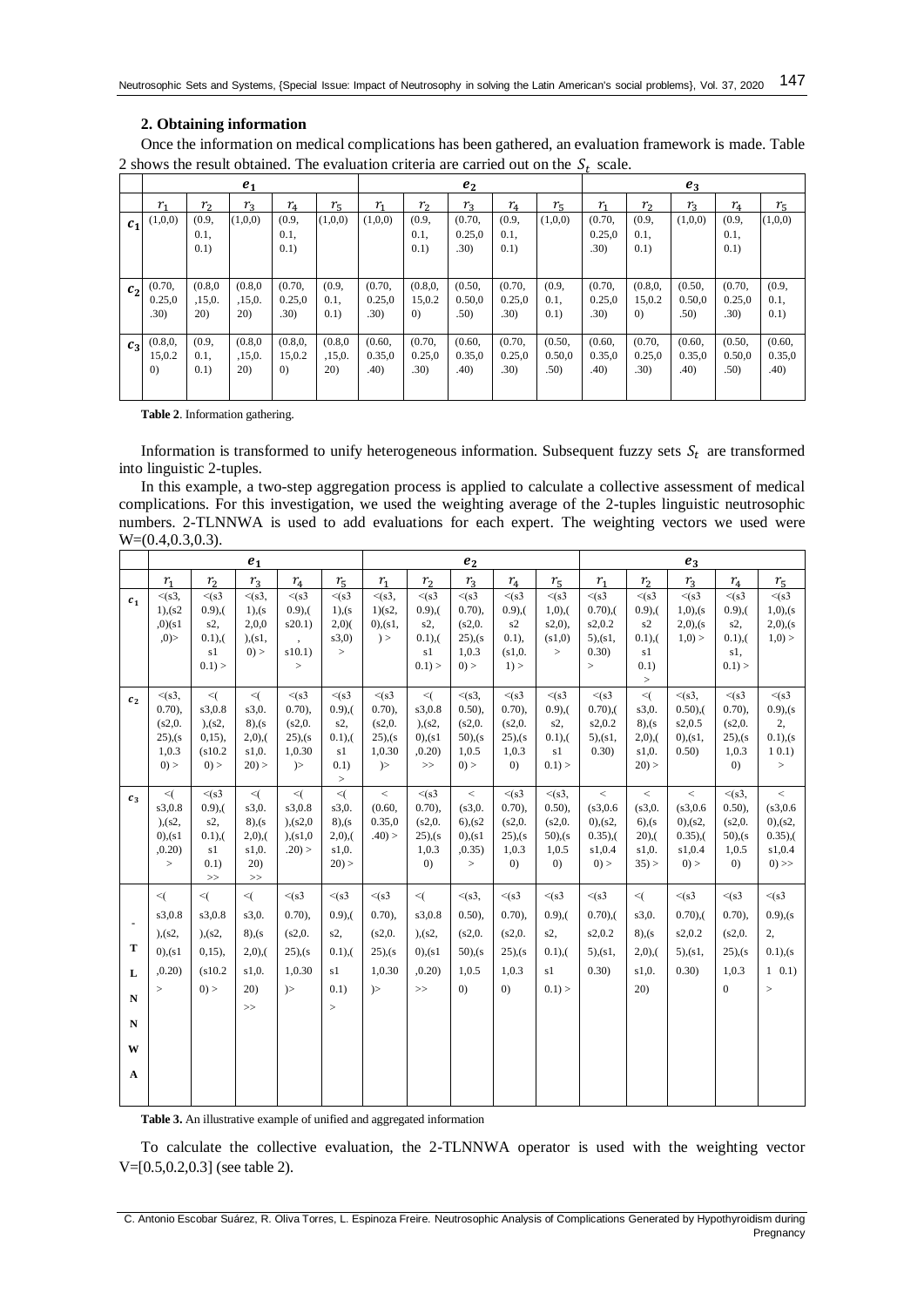| $\mathcal{C}_1$ | $\leq$ (s3 0.9),(s2, 0.1),(s1 0.1) >       |
|-----------------|--------------------------------------------|
| $c_{2}$         | $\leq (s3\; 0.70), (s2, 0.25), (s1, 0.30)$ |
| $c_{\rm a}$     | $\langle$ (s3,0.60),(s2,0.35),(s1,0.40) >  |

**Table 5.** Collective evaluation for medical complication.

Finally, we sort all the collective evaluations and establish a ranking for the teamsto identify the best scoring functions.

| $c_{1}$          | (s3, 0.73) |
|------------------|------------|
| $\mathfrak{c}_2$ | (s2, 0.23) |
| Сz               | (s1, 0.26) |

**Table 6.** Results of the scoring function

In the case study, the classification is: e1 e2 e3.

After application of the case study, we determined that the method is practical to use. The aggregation process provides great flexibility so that the model can be adapted to different situations. The way of interpreting the linguistic output is another of the strengths we detected.

#### **Conclusions**

The complications generated by hypothyroidism during pregnancy demonstrate the need for thyroid studies to be performed on all pregnant women in order to reduce the morbidity and mortality caused by the complications that may occur if not diagnosed and treated in time. Early diagnosis of thyroid dysfunction during pregnancy and initiation of rational therapy can alleviate adverse pregnancy outcomes.

Our study identified that maternal hypothyroidism was associated with various pregnancy and perinatal complications, including gestational diabetes mellitus, gestational hypertension, severe preeclampsia, caesarean section, preterm birth, major congenital anomalies, and admission to the neonatal intensive care unit.

With the implementation of the proposed method, it was possible to estimate the incidence of complications generated by hypothyroidism during pregnancy. The method operates by modeling the uncertainty using neutrosophic numbers under a multi-criteria approach. The case study was carried out at IESS Ambato Hospital in Ecuador, where the applicability of the proposed method is corroborated.

#### **References**

- <span id="page-7-0"></span>1. Fujiwara, M., N. Kamikonya, S. Odawara, H. Suzuki, Y. Niwa, Y. Takada, H. Doi, T. Terada, N. Uwa, K. Sagawa, and S. Hirota, *The threshold of hypothyroidism after radiation therapy for head and neck cancer: a retrospective analysis of 116 cases.* Journal of Radiation Research, 2015. **56**(3): p. 577-582.
- 2. Abalovich, M., S. Gutierrez, G. Alcaraz, G. Maccallini, A. Garcia, and O. Levalle, *Overt and subclinical hypothyroidism complicating pregnancy.* Thyroid, 2002. **12**(1): p. 63-68.
- 3. Abalovich, M., G. Alcaraz, J. Kleiman-Rubinsztein, M.M. Pavlove, C. Cornelio, O. Levalle, and S. Gutierrez, *The relationship of preconception thyrotropin levels to requirements for increasing the levothyroxine dose during pregnancy in women with primary hypothyroidism.* Thyroid, 2010. **20**(10): p. 1175-1178.
- 4. Andersen, S.L. and J. Olsen, *Early pregnancy thyroid function test abnormalities in biobank sera from women clinically diagnosed with thyroid dysfunction before or after pregnancy.* Thyroid, 2017. **27**(3): p. 451-459.
- <span id="page-7-1"></span>5. Garber, J.R., R.H. Cobin, H. Gharib, J.V. Hennessey, I. Klein, J.I. Mechanick, R. Pessah-Pollack, P.A. Singer, W.f.t.A.A.o.C. Endocrinologists, and K.A. American Thyroid Association Taskforce on Hypothyroidism in Adults, *Clinical practice guidelines for hypothyroidism in adults: cosponsored by the American Association of Clinical Endocrinologists and the American Thyroid Association.* Thyroid, 2012. **22**(12): p. 1200-1235.
- <span id="page-7-2"></span>6. Liu, D., W. Teng, Z. Shan, X. Yu, Y. Gao, S. Wang, C. Fan, H. Wang, and H. Zhang, *The effect of maternal subclinical hypothyroidism during pregnancy on brain development in rat offspring.* Thyroid, 2010. **20**(8): p. 909-915.
- <span id="page-7-3"></span>7. Li, N., J. Yang, X. Chen, J. Huang, M. Lai, F. Fang, L. Gu, Y.-f. Wang, and Y.-d. Peng, *Postpartum followup of patients with subclinical hypothyroidism during pregnancy.* Thyroid, 2020.
- <span id="page-7-4"></span>8. Turunen, S., M. Vääräsmäki, T. Männistö, A.-L. Hartikainen, A.-M. Lahesmaa-Korpinen, M. Gissler, and E. Suvanto, *Pregnancy and perinatal outcome among hypothyroid mothers: a population-based cohort study.* Thyroid, 2019. **29**(1): p. 135-141.
- <span id="page-7-5"></span>9. Maraka, S., N.M.S. Ospina, D.T. O'Keeffe, A.E. Espinosa De Ycaza, M.R. Gionfriddo, P.J. Erwin, C.C. Coddington III, M.N. Stan, M.H. Murad, and V.M. Montori, *Subclinical hypothyroidism in pregnancy: a systematic review and meta-analysis.* Thyroid, 2016. **26**(4): p. 580-590.

C. Antonio Escobar Suárez, R. Oliva Torres, L. Espinoza Freire. Neutrosophic Analysis of Complications Generated by Hypothyroidism during Pregnancy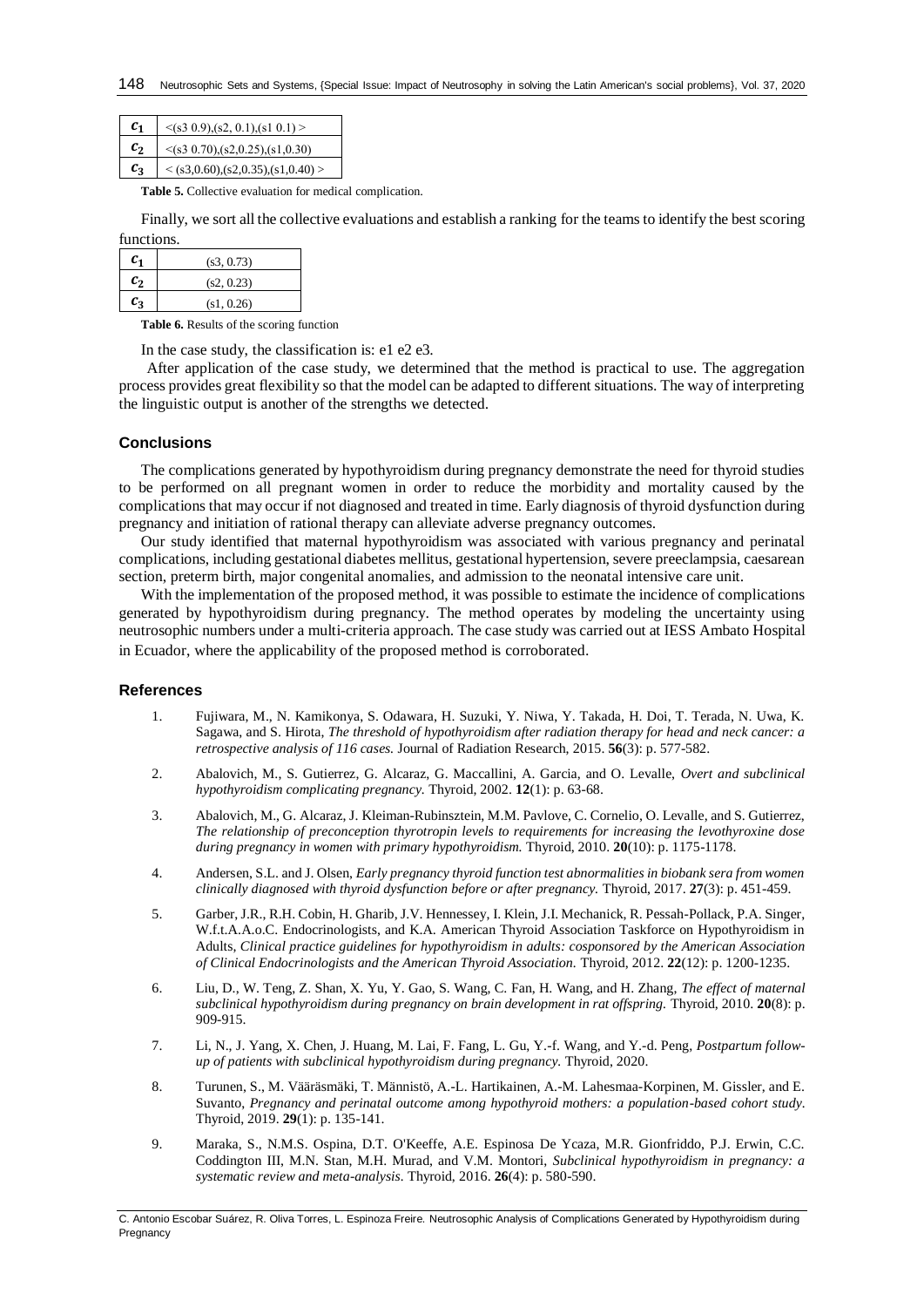- <span id="page-8-0"></span>10. Rotondi, M., L. Chiovato, F. Pacini, L. Bartalena, and P. Vitti, *Management of subclinical hypothyroidism in pregnancy: a comment from the Italian Society of Endocrinology and the Italian Thyroid Association to the 2017 American Thyroid Association guidelines—"The Italian Way"*. 2018, Mary Ann Liebert, Inc. 140 Huguenot Street, 3rd Floor New Rochelle, NY 10801 USA.
- <span id="page-8-1"></span>11. Behrooz, H.G., M. Tohidi, Y. Mehrabi, E.G. Behrooz, M. Tehranidoost, and F. Azizi, *Subclinical hypothyroidism in pregnancy: intellectual development of offspring.* Thyroid, 2011. **21**(10): p. 1143-1147.
- <span id="page-8-2"></span>12. Jewell, E.L., C. Aghajanian, M. Montovano, S.N. Lewin, R.E. Baser, and J. Carter, *Association of ß-hCG Surveillance with Emotional, Reproductive, and Sexual Health in Women Treated for Gestational Trophoblastic Neoplasia.* Journal of Women's Health, 2018. **27**(3): p. 387-393.
- <span id="page-8-3"></span>13. Samadi, A., J. Skocic, and J.F. Rovet, *Children born to women treated for hypothyroidism during pregnancy show abnormal corpus callosum development.* Thyroid, 2015. **25**(5): p. 494-502.
- <span id="page-8-4"></span>14. He, M., X. Lin, M. Lei, X. Xu, and Z. He, *Risk factors of urinary tract infection after ureteral stenting for patients with renal colic during pregnancy.* Journal of Endourology, 2020(ja).
- <span id="page-8-5"></span>15. Estrada, J., J. Sommer, B. Collins, B. Mir, A. Martin, A. York, R.M. Petters, and J.A. Piedrahita, *Swine generated by somatic cell nuclear transfer have increased incidence of intrauterine growth restriction (IUGR).* Cloning and stem cells, 2007. **9**(2): p. 229-236.
- <span id="page-8-6"></span>16. Patel, P.R., T.H. Laz, and A.B. Berenson, *Patient characteristics associated with pregnancy ambivalence.* Journal of Women's Health, 2015. **24**(1): p. 37-41.
- <span id="page-8-7"></span>17. Ayala-Yáñez, R., R. Velasco-Sordo, and J. Alfaro-Alfaro, *Repercusiones del hipotiroidismo al principio del embarazo: consideraciones para mejorar el diagnóstico y la intervención.* Ginecologia y Obstetricia de Mexico, 2016. **84**(10).
- <span id="page-8-8"></span>18. López Gómez, L., M.A. Marin Gabriel, B. Encinas, J.J. de la Cruz Troca, and B. Rodriguez Marrodan, *Oxytocin Receptor Antagonist (Atosiban) in the Threat of Preterm Birth: Does It Have Any Effect on Breastfeeding in the Term Newborn?* Breastfeeding Medicine, 2018. **13**(2): p. 123-128.
- <span id="page-8-9"></span>19. Salazar Espín, J.P., *Hipotiroidismo y su relación con el embarazo en pacientes atendidas en el hospital Iess Ambato*. 2019.
- <span id="page-8-10"></span>20. Puco, G., J. Pallo, C. Granizo, C. Núñez, P. Encalada, and C. Gordón. *Electronic System for Detection and Control of Preeclampsia in Pregnant Women*. in *2019 Sixth International Conference on eDemocracy & eGovernment (ICEDEG)*. 2019.
- <span id="page-8-11"></span>21. Tahir, M., T. Badriyah, and I. Syarif. *Neural Networks Algorithm to Inquire Previous Preeclampsia Factors in Women with Chronic Hypertension During Pregnancy in Childbirth Process*. in *2018 International Electronics Symposium on Knowledge Creation and Intelligent Computing (IES-KCIC)*. 2018.
- <span id="page-8-12"></span>22. Alexander, E.K., E.N. Pearce, G.A. Brent, R.S. Brown, H. Chen, C. Dosiou, W.A. Grobman, P. Laurberg, J.H. Lazarus, and S.J. Mandel, *2017 Guidelines of the American Thyroid Association for the diagnosis and management of thyroid disease during pregnancy and the postpartum.* Thyroid, 2017. **27**(3): p. 315-389.
- <span id="page-8-13"></span>23. Karanikas, G., M. Schütz, M. Szabo, A. Becherer, K. Wiesner, R. Dudczak, and K. Kletter, *Isotopic renal function studies in severe hypothyroidism and after thyroid hormone replacement therapy.* American journal of nephrology, 2004. **24**(1): p. 41-45.
- <span id="page-8-14"></span>24. Grimaldo Lorente, C.G., V. Hugo Lucero, M. Chulde, and J. Cadena, *A Model of neutrosophic recommendation for the improvement of the consents of the ICSID arbitration procedure in Bolivia, Ecuador and Venezuela.* Neutrosophic Sets & Systems, 2019. **26**.
- 25. Amat Abreu, M. and D. Cruz Velázquez, *Neutrosophic model based on the ideal distance to measure the strengthening of values in the students of Puyo university.* Neutrosophic Sets & Systems, 2019. **26**.
- <span id="page-8-17"></span>26. Altinirmak, S., Y. Gul, B.O. Okoth, and C. Karamasa, *Performance evaluation of mutual funds via single valued neutrosophic set (svns) perspective: a case study in turkey.* Neutrosophic Sets and Systems, 2018. **23**(1): p. 10.
- 27. Alava, R.P., J.M. Murillo, R.B. Zambrano, and M.I. Zambrano Vélez, *PEST Analysis Based on Neutrosophic Cognitive Maps: A Case Study for Food Industry.* Neutrosophic Sets and Systems, 2018. **21**(1): p. 10.
- <span id="page-8-15"></span>28. Martı, L. and F. Herrera, *An overview on the 2-tuple linguistic model for computing with words in decision making: Extensions, applications and challenges.* Information Sciences, 2012. **207**: p. 1-18.
- <span id="page-8-16"></span>29. Wang, J., G. Wei, and Y. Wei, *Models for green supplier selection with some 2-tuple linguistic neutrosophic number Bonferroni mean operators.* Symmetry, 2018. **10**(5): p. 131.
- <span id="page-8-18"></span>30. Pupo, I.P., P.Y. Pinero Perez, R.G. Vacacela, and R. Bello, *Extensions to Linguistic Summaries Indicators based on Neutrosophic Theory: Applications in Project Management Decisions.* Neutrosophic Sets and Systems, 2018. **22**(1): p. 8.

C. Antonio Escobar Suárez, R. Oliva Torres, L. Espinoza Freire. Neutrosophic Analysis of Complications Generated by Hypothyroidism during Pregnancy